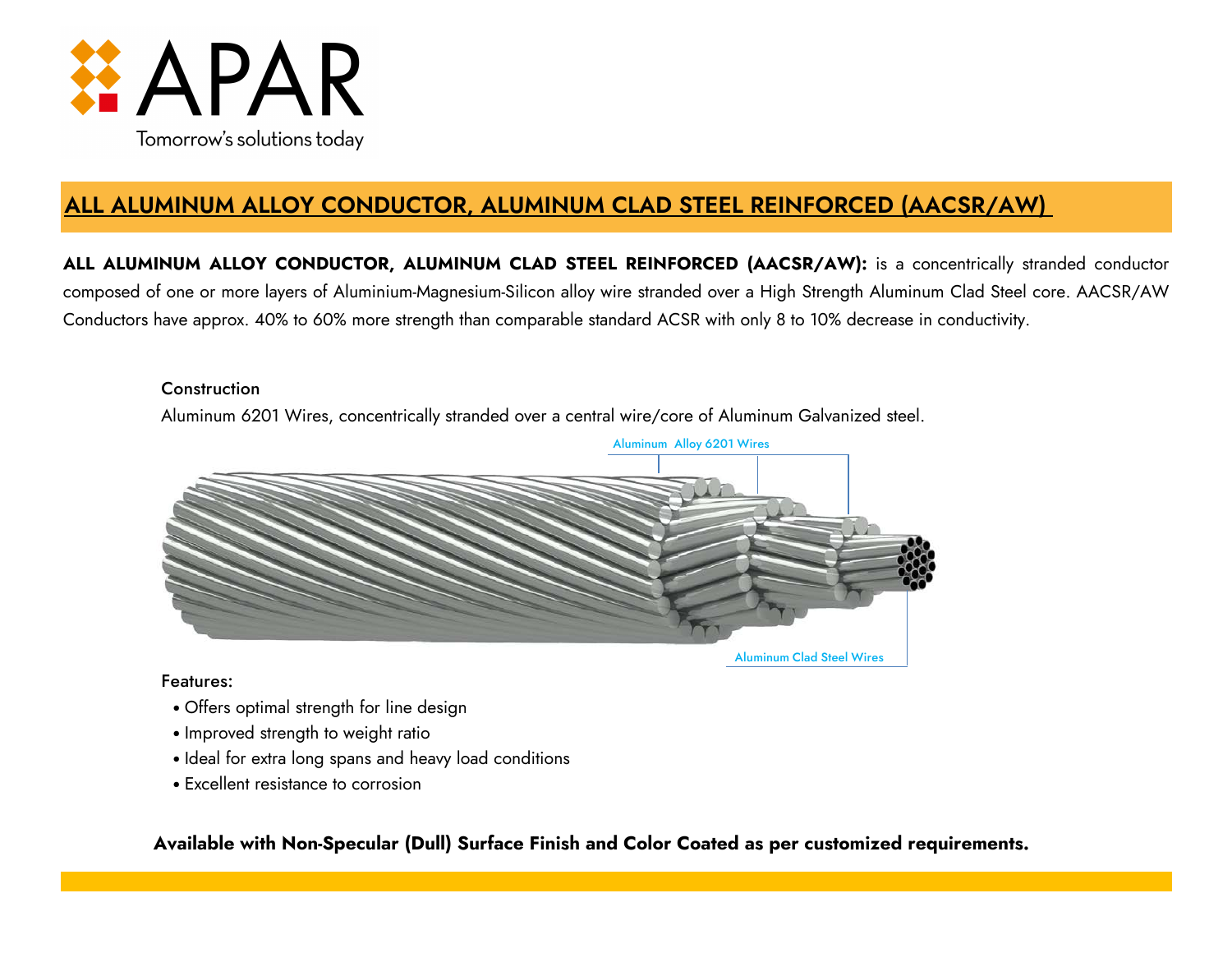

#### **ALL ALUMINUM ALLOY CONDUCTOR, ALUMINUM CLAD STEEL REINFORCED (AACSR/AW): IEC 61089/EN 50182 - Type A2/20SA**

| Code   | <b>Steel Ratio</b><br><b>Sectional Area</b> |         |              | Stranding |                 |                |                 | Diameter of  | Weight                | Rated   | DC Resistance @ | <b>Current Capacity</b> |          |          |
|--------|---------------------------------------------|---------|--------------|-----------|-----------------|----------------|-----------------|--------------|-----------------------|---------|-----------------|-------------------------|----------|----------|
| Number |                                             |         |              |           | No. of Wires    |                | Wire diameter   |              | Complete<br>Conductor |         | Strength        | $20^{\circ}$ C          |          |          |
|        |                                             |         |              | Total     |                 |                |                 |              |                       |         |                 |                         | @ 75°C   | @ 85°C   |
|        |                                             | Alloy   | <b>Steel</b> |           | <b>Aluminum</b> | <b>Steel</b>   | <b>Aluminum</b> | <b>Steel</b> |                       |         |                 |                         |          |          |
|        | %                                           | (mm²)   | (mm²)        | (mm²)     | (No.)           | (No.)          | (mm)            | (mm)         | (mm)                  | (Kg/Km) | <b>KN</b>       | $(\Omega/Km)$           | (Ampere) | (Ampere) |
| 16     | 17 <sup>2</sup>                             | 18.40   | 3.07         | 21.47     | 6               | $\mathbf{1}$   | 1.98            | 1.98         | 5.94                  | 70.7    | 9.73            | 1.6868                  | 81       | 96       |
| 25     | 17                                          | 28.80   | 4.80         | 33.60     | $\overline{6}$  | $\overline{1}$ | 2.47            | 2.47         | 7.41                  | 110.5   | 15.00           | 1.0778                  | 106      | 126      |
| 40     | 17 <sup>2</sup>                             | 46.00   | 7.67         | 53.67     | $\overline{6}$  | $\overline{1}$ | 3.13            | 3.13         | 9.39                  | 176.7   | 23.85           | 0.6748                  | 140      | 168      |
| 63     | 17 <sup>2</sup>                             | 72.50   | 12.10        | 84.60     | $\overline{6}$  | $\overline{1}$ | 3.92            | 3.92         | 11.76                 | 278.4   | 37.05           | 0.4281                  | 183      | 221      |
| 100    | $\overline{6}$                              | 115.00  | 6.39         | 121.39    | 18              | $\overline{1}$ | 2.85            | 2.85         | 14.25                 | 358.8   | 42.55           | 0.2822                  | 249      | 304      |
| 125    | $\epsilon$                                  | 144.00  | 7.99         | 151.99    | 18              | $\mathbf{1}$   | 3.19            | 3.19         | 15.95                 | 448.5   | 53.07           | 0.2254                  | 284      | 349      |
| 125    | 16                                          | 144.00  | 23.40        | 167.40    | 26              | $\overline{7}$ | 2.65            | 2.96         | 19.48                 | 522.3   | 107.81          | 0.2172                  | 299      | 370      |
| 160    | $\ddot{\delta}$                             | 184.00  | 10.20        | 194.20    | 18              | $\overline{1}$ | 3.61            | 3.61         | 18.05                 | 574.0   | 67.66           | 0.1764                  | 327      | 404      |
| 160    | 16                                          | 184.00  | 30.00        | 214.00    | 26              | $\overline{7}$ | 3.00            | 2.34         | 19.02                 | 706.3   | 95.16           | 0.1700                  | 336      | 417      |
| 200    | $\ddot{\delta}$                             | 230.00  | 12.80        | 242.80    | 18              | $\overline{1}$ | 4.04            | 4.04         | 20.20                 | 717.5   | 84.73           | 0.1411                  | 372      | 463      |
| 200    | 16                                          | 230.00  | 37.50        | 267.50    | 26              | $\overline{7}$ | 3.36            | 2.61         | 21.27                 | 883.1   | 118.94          | 0.1360                  | 382      | 476      |
| 250    | 10 <sup>°</sup>                             | 288.00  | 28.30        | 316.30    | 22              | $\overline{7}$ | 4.08            | 2.27         | 23.13                 | 979.6   | 124.23          | 0.1111                  | 428      | 536      |
| 250    | 16                                          | 288.00  | 46.90        | 334.90    | 26              | $\overline{7}$ | 3.75            | 2.92         | 23.76                 | 1103.8  | 148.46          | 0.1086                  | 434      | 545      |
| 315    | 16                                          | 363.00  | 59.00        | 422.00    | 26              | $\overline{7}$ | 4.21            | 3.28         | 26.68                 | 1390.7  | 185.44          | 0.0862                  | 495      | 626      |
| 315    | $7^{\circ}$                                 | 363.00  | 25.10        | 388.10    | 45              | $\overline{7}$ | 3.20            | 2.14         | 25.62                 | 1166.4  | 141.76          | 0.0892                  | 477      | 602      |
| 400    | $\mathcal{I}$                               | 460.00  | 31.80        | 491.80    | 45              | $\overline{7}$ | 3.61            | 2.41         | 28.89                 | 1481.2  | 179.30          | 0.0704                  | 545      | 693      |
| 400    | 13 <sup>°</sup>                             | 460.00  | 59.70        | 519.70    | 54              | $\overline{7}$ | 3.29            | 3.29         | 29.61                 | 1667.2  | 214.57          | 0.0689                  | 553      | 705      |
| 450    | $7^{\circ}$                                 | 518.00  | 35.80        | 553.80    | 45              | $\overline{7}$ | 3.83            | 2.55         | 30.63                 | 1666.6  | 201.56          | 0.0625                  | 582      | 744      |
| 450    | 13 <sup>°</sup>                             | 518.00  | 67.10        | 585.10    | 54              | $\overline{7}$ | 3.49            | 3.49         | 31.41                 | 1875.6  | 241.45          | 0.0612                  | 590      | 756      |
| 500    | $\overline{7}$                              | 575.00  | 39.80        | 614.80    | 45              | $\overline{7}$ | 4.04            | 2.69         | 32.31                 | 1851.8  | 224.28          | 0.0563                  | 616      | 791      |
| 500    | 13 <sup>°</sup>                             | 575.00  | 74.60        | 649.60    | 54              | $\overline{7}$ | 3.68            | 3.68         | 33.12                 | 2083.9  | 266.22          | 0.0551                  | 625      | 804      |
| 560    | $\overline{7}$                              | 646.00  | 44.60        | 690.60    | 45              | $\overline{7}$ | 4.27            | 2.85         | 34.17                 | 2073.8  | 250.83          | 0.0502                  | 655      | 846      |
| 560    | 13 <sup>°</sup>                             | 646.00  | 81.60        | 727.60    | 54              | 19             | 3.90            | 2.34         | 35.10                 | 2322.9  | 301.42          | 0.0491                  | 665      | 860      |
| 630    | 13                                          | 725.00  | 91.80        | 816.80    | 54              | 19             | 4.13            | 2.48         | 37.18                 | 2613.4  | 338.23          | 0.0438                  | 707      | 920      |
| 630    | $\overline{4}$                              | 725.00  | 31.30        | 756.30    | 72              | $\overline{7}$ | 3.58            | 2.39         | 35.81                 | 2210.5  | 256.51          | 0.0452                  | 701      | 909      |
| 710    | 13                                          | 817.00  | 104.00       | 921.00    | 54              | 19             | 4.39            | 2.63         | 39.49                 | 2945.6  | 381.50          | 0.0388                  | 754      | 986      |
| 710    | $\overline{4}$                              | 817.00  | 35.30        | 852.30    | 72              | $\overline{7}$ | 3.80            | 2.53         | 37.99                 | 2491.3  | 288.75          | 0.0401                  | 746      | 973      |
| 800    | $\overline{4}$                              | 921.00  | 39.80        | 960.80    | 72              | $\overline{7}$ | 4.04            | 2.69         | 40.39                 | 2807.1  | 326.38          | 0.0356                  | 794      | 1041     |
| 800    | 8 <sup>°</sup>                              | 921.00  | 76.70        | 997.70    | 84              | $\overline{7}$ | 3.74            | 3.74         | 41.14                 | 3053.2  | 372.20          | 0.0350                  | 803      | 1055     |
| 900    | $\overline{4}$                              | 1036.00 | 44.80        | 1080.80   | 72              | $\overline{7}$ | 4.28            | 2.85         | 42.79                 | 3158.0  | 366.32          | 0.0316                  | 843      | 1112     |
| 900    | 8                                           | 1036.00 | 86.30        | 1122.30   | 84              | $\overline{7}$ | 3.96            | 3.96         | 43.56                 | 3435.3  | 417.28          | 0.0312                  | 851      | 1125     |
| 1000   | 8                                           | 1151.00 | 93.70        | 1244.70   | 84              | 19             | 4.18            | 2.51         | 45.99                 | 3804.1  | 467.91          | 0.0281                  | 896      | 1193     |
| 1120   | 8                                           | 1289.00 | 105.00       | 1394.00   | 84              | 19             | 4.42            | 2.65         | 48.61                 | 4242.9  | 522.74          | 0.0251                  | 946      | 1267     |

NOTE :

Current capacity based on referenced conductor temperature, 0.56 m/s wind, 0 m Elevation, 0.45 Emmisivity, 0.80 absorptivity, 45°C Ambient temperature, 1045 W/m<sup>2</sup> Solar radiation Customized conductor sizes based on customer's requirement can also be designed.